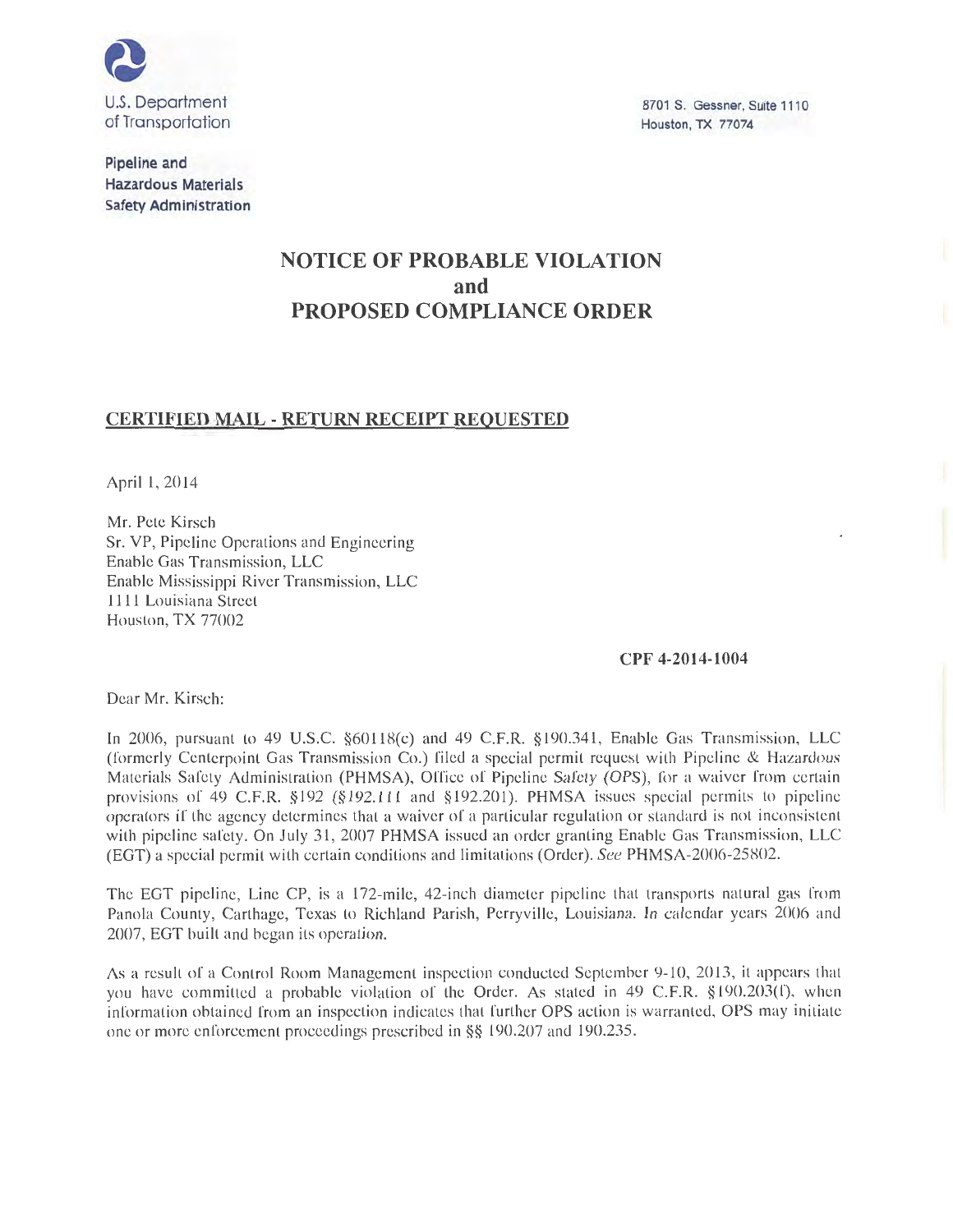1. Condition 25 - Order Granting Special Permit [Docket No. PHMSA-2006-25802] Grant of Special Permit; CenterPoint Energy Gas Transmission Company (now known as Enable Gas Transmission, LLC).

> Mainline Valve Control: Mainline valves located on either side of a pipeline segment containing a High Consequence Area (HCA) where personnel response time to the valve exceeds one hour must be remotely controlled by the SCADA system. The SCADA system must be capable of opening and closing the valve and monitoring the valve position, upstream pressure and downstream pressure. As an alternative, a leak detection system for mainline valve control is acceptable.

EGT verified there are 2 valves on Line CP that are remotely controlled by the SCADA ystem. The EGT Line CP Special Permit Pipeline Procedures and Procedure Addendums state,

"Additional Mainline Valve Control requirements for special permit areas of Line CP.

Mainline valves located on either side of pipeline segment containing a High Consequence Area (HCA) where personnel response time to the valve exceeds one (1) hour must be remotely controlled by the SCADA system. The SCADA system must be capable of opening and closing the valve and monitoring the valve position, upstream pressure and downstream pressure. "

EGT stated that the valve maintenance requirements for the 2 valves do not include the testing and inspection of SCADA to ensure the system is capable of opening and closing each valve and monitoring each valve position, upstream and downstream pressure. The Enable Operating and Maintenance Plan Procedure No. 232 Emergency Valve Operation and Maintenance (Ref. 192.179 and 192.745), section A. Requirement states,

"1. The following are designated as emergency valves:

a. All mainline sectionalizing block valves as specified by DOT 192.179.

 $\dddotsc$ 

### Note: See Addendum for Additional Special Permit Pipeline Requirements.

Each of these valves shall be partially operated at intervals not exceeding 15 months, but at least once each calendar year.

2. The inspection and maintenance will include the following:

- a. Check valve for atmospheric corrosion.
- b. Lubrication will be applied, if applicable.
- c. The valve support and pipe support, if applicable, will be checked.
- d. Any required maintenance will be performed.
- e. All valves will be operated from full open to full close if practical. Otherwise, the valves will be operated from full open to one half closed or operated through as much travel as possible without interrupting the flow of gas to the point of possible operational upset.
- f. The Company shall take prompt remedial action when any valve is found inoperable, unless the Company designates an alternative valve.
- g. Upon completion of the inspection and maintenance, the inspector will verify that the valve is left in the proper operating position."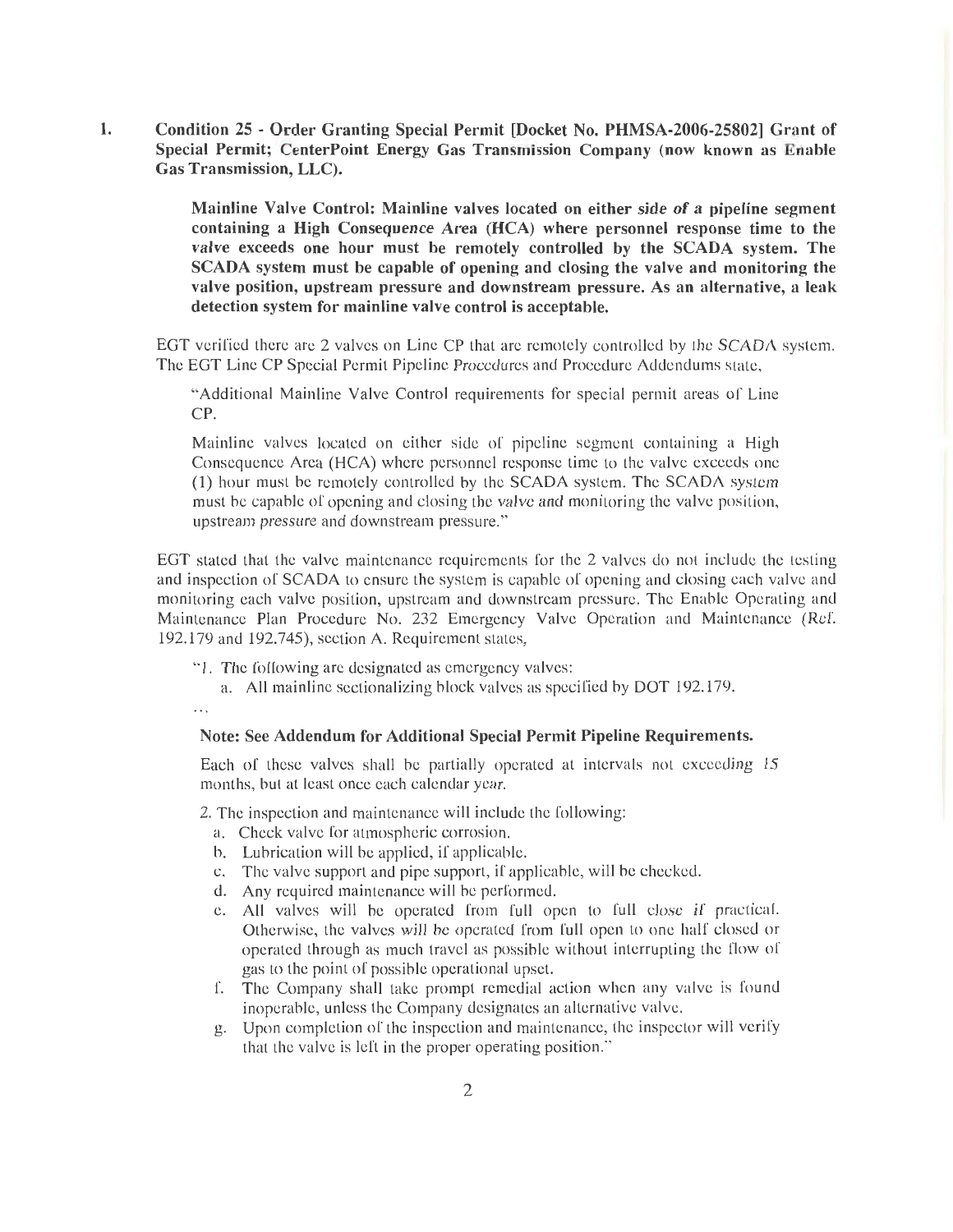PHMSA expects SCADA to be included as part of the annual inspection and testing of valves that are remotely controlled by SCADA.

- 2. §192.631 Control room management.
	- (e) Alarm management. Each operator using a SCADA system must have a written alarm management plan to provide for effective controller response to alarms. An operator's plan must include provisions to:
		- (5) Monitor the content and volume of general activity being directed to and required of each controller at least once each calendar year, but at intervals not to exceed 15 months, that will assure controllers have sufficient time to analyze and react to incoming alarms;

Enable failed to monitor the content and volume of general activity being directed to and required of each controller at least once each calendar year, but at intervals nol to exceed 15 months, to assure controllers have sufficient time to analyze and react to incoming alarms. Enable exceeded Lhe interval of 15 months for 5 controllers.

The Enable Gas Transmission System Control Program Procedure PS-08-01-202 EGT SYSTEM CONTROL ALARM MANAGEMENT, section 2.12 Review Controller Activity, original dale 4/29/2010 and the Enable Mississippi River Transmission System Control Program Procedure PS-08-01-252 ENABLE MISSISSIPPI RIVER TRANSMISSION SYSTEM CONTROL -ALARM MANAGEMENT PLAN, section 2.8.4 Review Controller Activity, original date 1/01/2011 stales,

"The content and volume of activities for each controller shall be monitored, and if necessary remedied, to assure sufficient time to analyze and properly acl on incoming alarms, as appropriate. Annual monitoring of each controller, not to exceed 15 months, will be initiated by Maintenance Management System (MMS) and shall be conducted by System Control, with the findings documented on Form GT8268, 'Activity Review', and maintained for five (5) years by System Control Management."

The Code of Federal Regulations §192.631(a)(2) states that procedures required for  $192.631(c)$  be implemented no later than August 1, 2012. Enable had procedures in place for EGT on April 29, 2010 and for EMRT on January 1, 2011. PHMSA reviewed the forms CT8268 for EGT and EMRT and found the following:

- EGT had 3 controllers that exceeded the 15 month interval on the Activity Review by 58, 66 and 79 days respectively.
- EMRT had 2 controllers that exceeded the 15 month interval on the Activity Review by 12 and 17 days respectively.

The Enable System Control Program Procedures were in place and implemented prior to August 1, 2012. The operator failed to monitor the content and volume of general activity being directed to and required of each controller at least once each calendar year al intervals not to exceed 15 months, to assure controllers have sufficient time to analyze and react to incoming alarms.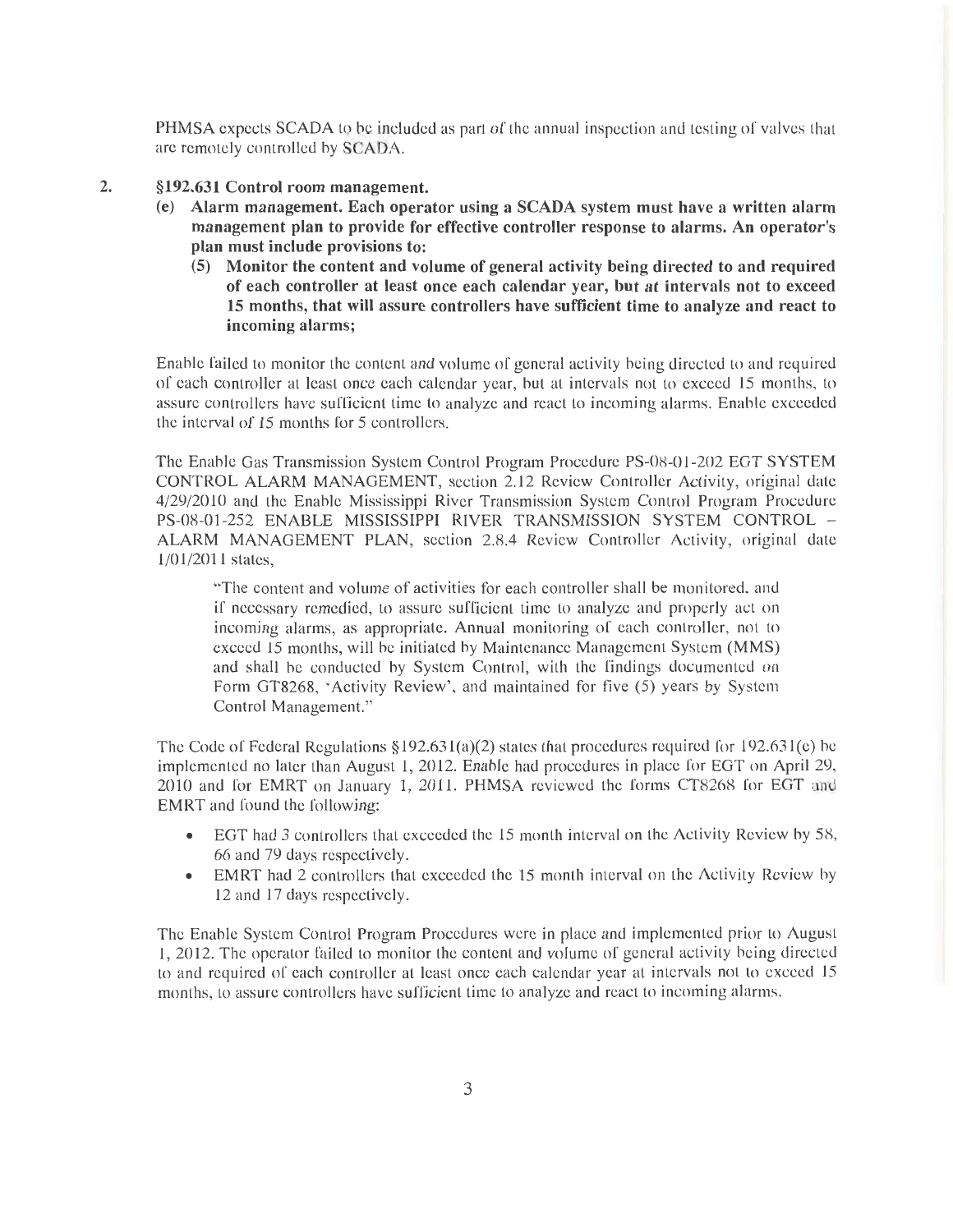### Warning Items

With respect to item 2, we have reviewed the circumstances and supporting documents involved in this case and have decided not to conduct additional enforcement action or penalty assessment proceedings at this time. We advise you to promptly correct this item. Failure to do so may result in additional enforcement action.

#### Proposed Compliance Order

With respect to item 1 pursuant to 49 United States Code § 60118, the Pipeline and Hazardous Materials Safety Administration proposes to issue a Compliance Order to Enable Gas Transmission, LLC. Please refer to the *Proposed Compliance Order,* which is enclosed and made a part of this Notice.

#### Response to this Notice

Enclosed as part of this Notice is a document entitled *Response Options for Pipeline Operators in Compliance Proceedings.* Please refer to this document and note the response options. All material you submit in response to this enforcement action may be made publicly available. If you believe that any portion of your responsive material qualifies for confidential treatment under 5 U.S.C. 552(b), along with the complete original document you must provide a second copy of the document with the portions you believe qualify for confidential treatment redacted and an explanation of why you believe the redacted information qualifies for confidential treatment under 5 U.S.C. 552(b). If you do not respond within 30 days of receipt of this Notice, this constitutes a waiver of your right to contest the allegations in this Notice and authorizes the Associate Administrator for Pipeline Safety to find facts as alleged in this Notice without further notice to you and to issue a Final Order.

In your corre pondence on this matter, please refer to **CPF 4-2014-1004** and for each document you submit, please provide a copy in electronic format whenever possible.

Sincerely,

R. M. Seeley Director, Southwest Region Pipeline and Hazardous Materials Safety Administration

Enclosures: *Proposed Compliance Order Response Options for Pipeline Operators in Compliance Proceedings*